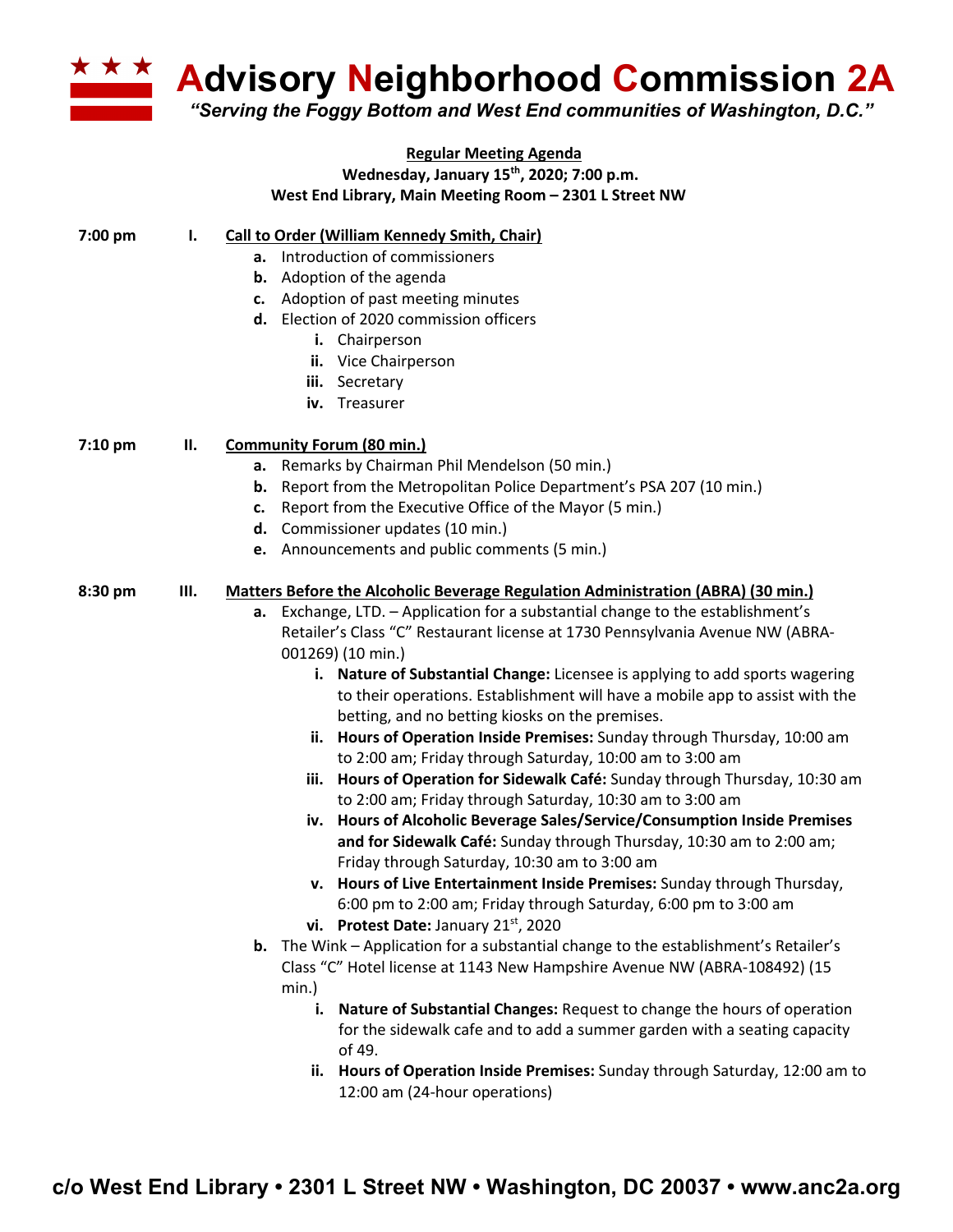| * * * *   |      | <b>Advisory Neighborhood Commission 2A</b><br>"Serving the Foggy Bottom and West End communities of Washington, D.C."                                                                                      |
|-----------|------|------------------------------------------------------------------------------------------------------------------------------------------------------------------------------------------------------------|
|           |      | Hours of Alcoholic Beverage Sales/Service/Consumption Inside Premises:<br>iii.<br>Sunday, 10:00 am to 2:00 am; Monday through Thursday, 8:00 am to 2:00<br>am; Friday through Saturday, 8:00 am to 3:00 am |
|           |      | iv. Hours of Live Entertainment Inside Premises: Sunday through Saturday,<br>6:00 pm to 1:00 am                                                                                                            |
|           |      | v. Hours of Operation and Alcoholic Beverage Sales/Service/Consumption<br>for Sidewalk Café: Sunday, 10:00 am to 10:00 pm; Monday through<br>Saturday, 8:00 am to 10:00 pm                                 |
|           |      | vi. Proposed Hours of Operation and Alcoholic Beverage<br>Sales/Service/Consumption for Sidewalk Café: Sunday, 10:00 am to 11:00<br>pm; Monday through Thursday, 8:00 am to 11:00 pm; Friday through       |
|           |      | Saturday, 8:00 am to 12:00 am                                                                                                                                                                              |
|           |      | vii. Proposed Hours of Operation and Alcoholic Beverage<br>Sales/Service/Consumption for Summer Garden: Sunday, 10:00 am to                                                                                |
|           |      | 12:00 am; Monday through Thursday, 8:00 am to 12:00 am; Friday through                                                                                                                                     |
|           |      | Saturday, 8:00 am to 1:00 am                                                                                                                                                                               |
|           |      | viii. Protest Date: February 3rd, 2020                                                                                                                                                                     |
|           |      | c. Charles E. Smith Center - Application for renewal of the establishment's Retailer's                                                                                                                     |
|           |      | Class "C" Multipurpose license at 600 22 <sup>nd</sup> Street NW (ABRA-001070) (5 min.)                                                                                                                    |
|           |      | i. Hours of Operation: Sunday through Saturday, 7:00 am to 12:00 am                                                                                                                                        |
|           |      | ii. Hours of Sales/Service: Sunday, 10:00 am to 12:00 am; Monday through                                                                                                                                   |
|           |      | Saturday, 8:00 am to 12:00 am                                                                                                                                                                              |
|           |      | iii. Endorsements: None                                                                                                                                                                                    |
|           |      | iv. Protest Date: January 21 <sup>st</sup> , 2020                                                                                                                                                          |
| $9:00$ pm | IV.  | <b>Matters Before the Public Space Committee (15 min.)</b>                                                                                                                                                 |
|           |      | a. Consideration of a resolution regarding the 2020 season of the FRESHFARM Foggy<br>Bottom Market (5 min.)                                                                                                |
|           |      | <b>b.</b> Public space application by the Foggy Bottom Association for streetscape                                                                                                                         |
|           |      | improvements, including the installation of benches, bike racks, and trees, at the<br>intersection of 25 <sup>th</sup> Street and Virginia Avenue NW (DDOT #340143) (10 min.)                              |
| $9:15$ pm | V.   | Matters Before the Zoning Commission (ZC) (10 min.)                                                                                                                                                        |
|           |      | a. Presentation by the George Washington University regarding proposed renovations<br>to the Charles E. Smith Center at 600 22 <sup>nd</sup> Street NW (10 min.)                                           |
| $9:25$ pm | VI.  | <b>Matters Before the Historic Preservation Review Board (HPRB) (10 min.)</b>                                                                                                                              |
|           |      | a. Historic Preservation Review Board application for a two-year extension of the                                                                                                                          |
|           |      | concept approval for an addition at the third story and court of the rear wing at 949<br>25 <sup>th</sup> Street NW (HPRB #16-616) (10 min.)                                                               |
| $9:35$ pm | VII. | <b>Matters Before the Department of Consumer and Regulatory Affairs (DCRA) (10 min.)</b>                                                                                                                   |

**a.** Consideration of a resolution regarding Boston Properties' request for an afterhours permit to work on the Martin Luther King Jr. Day, Presidents' Day, and Emancipation Day holidays as part of the 2100 Pennsylvania Avenue NW construction project (5 min.)